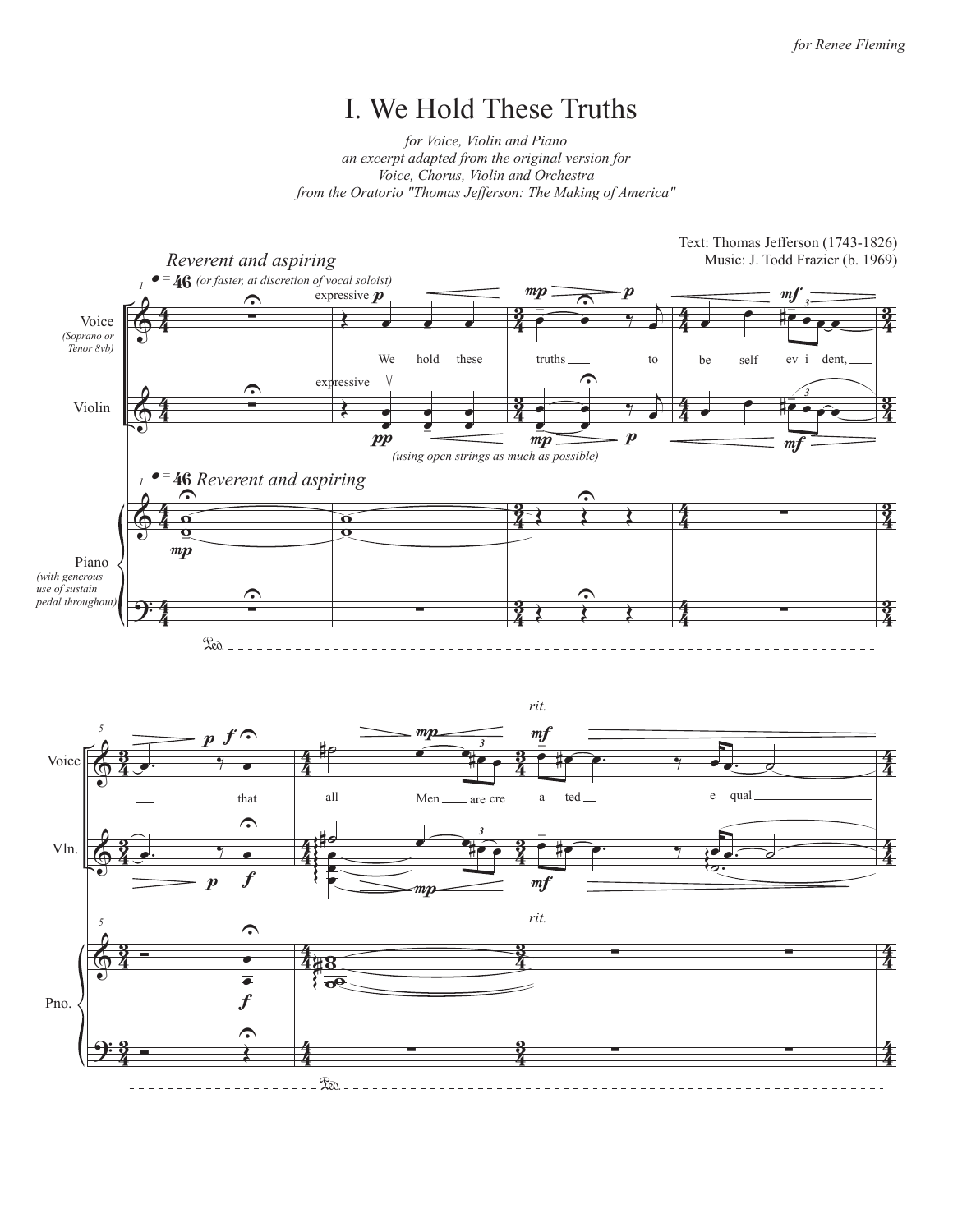

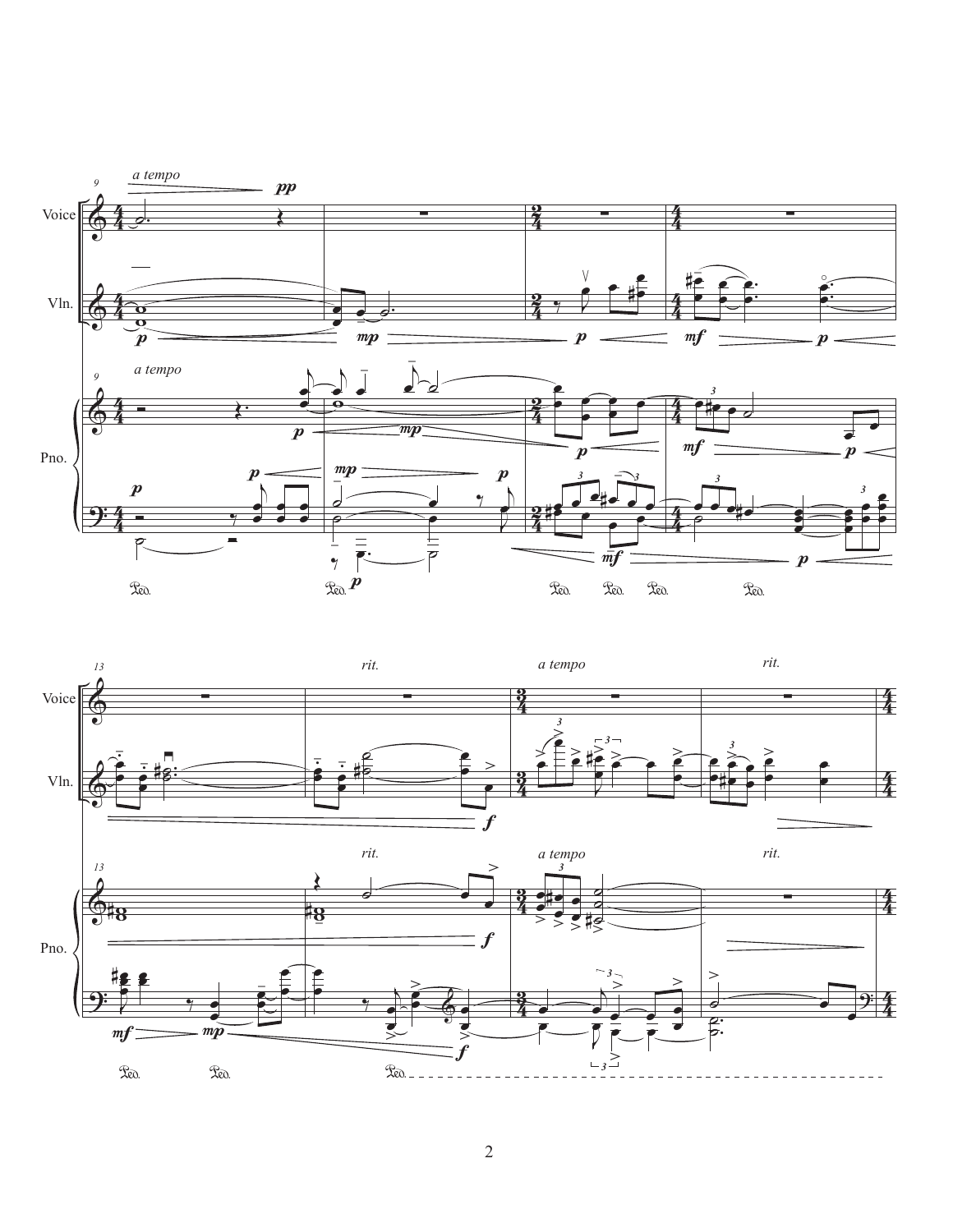

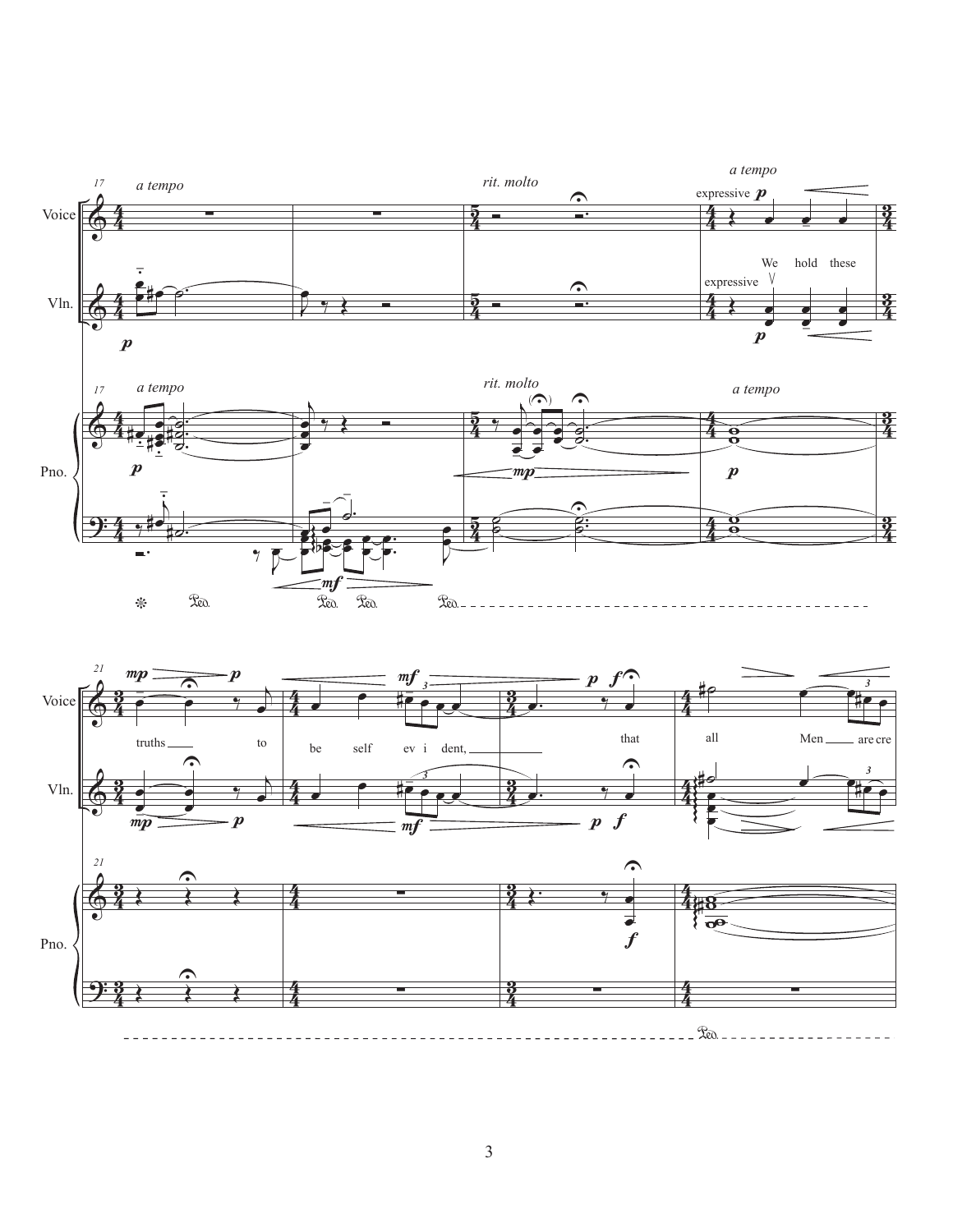

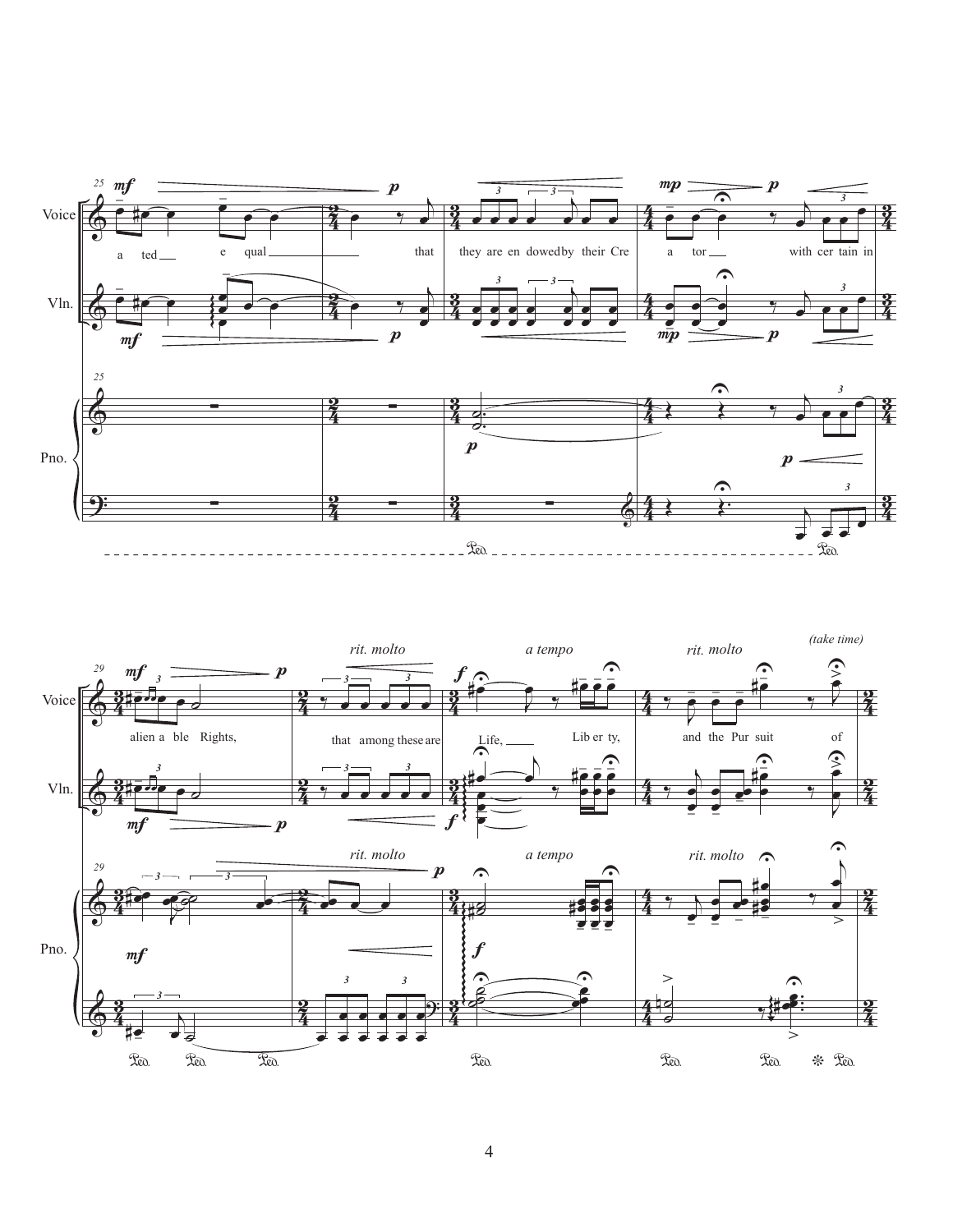

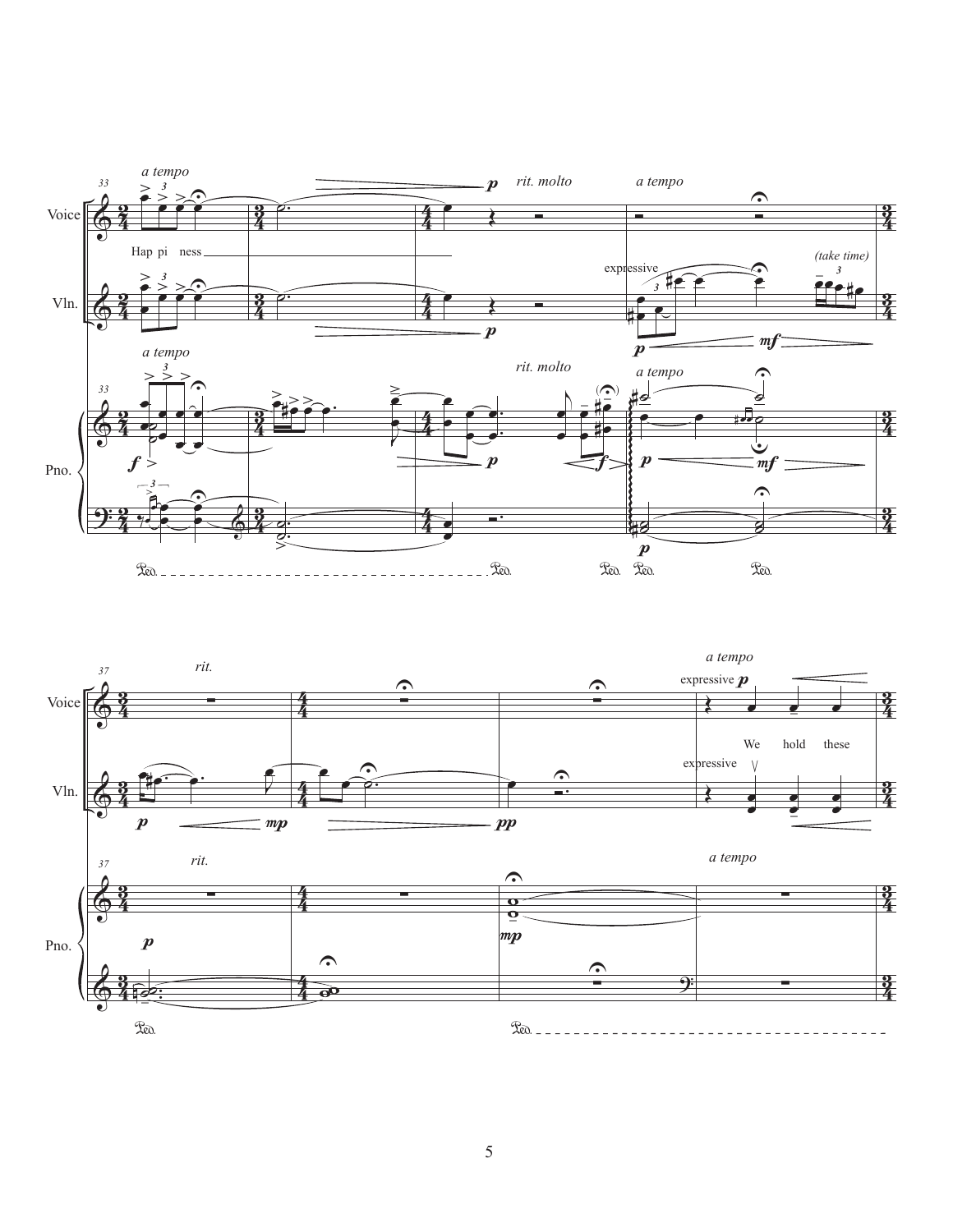

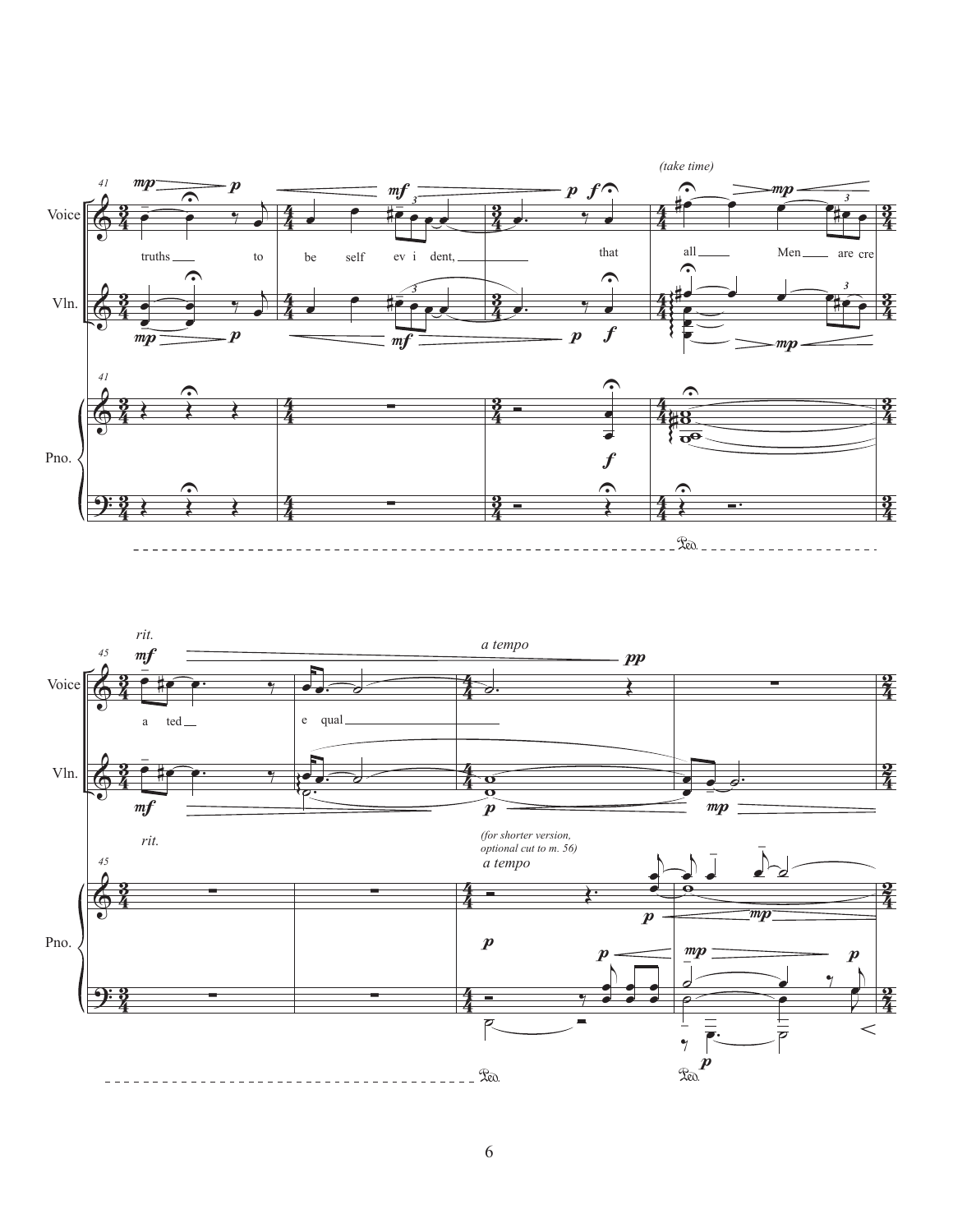





7